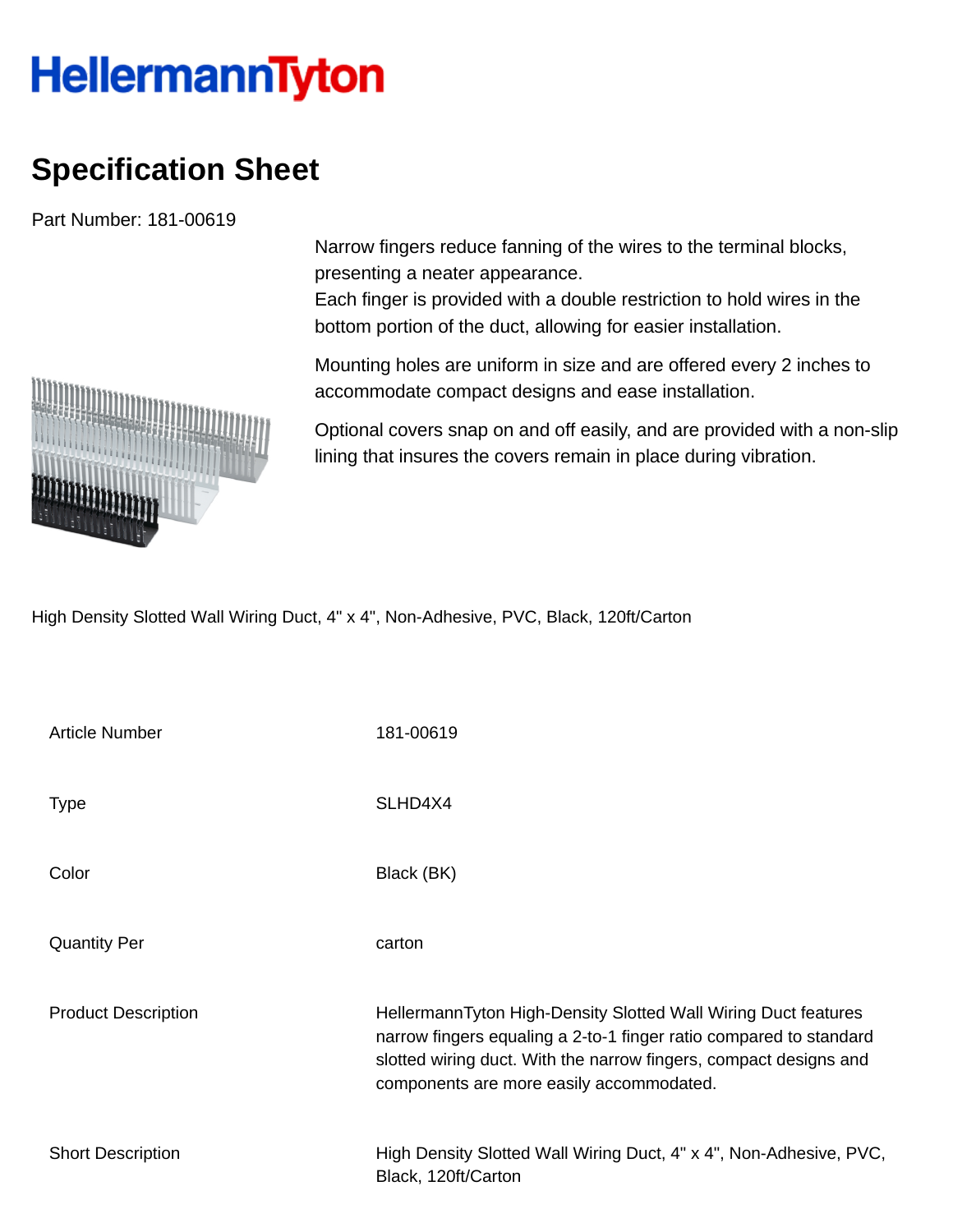| Length L (Imperial)              | 6.0                     |
|----------------------------------|-------------------------|
| Length L (Metric)                | 1.83                    |
| <b>Fixation Method</b>           | Non-Adhesive            |
| Width W (Imperial)               | 4.0                     |
| Width W (Metric)                 | 101.6                   |
| Height H (Imperial)              | 4.07                    |
| Height H (Metric)                | 103.4                   |
| Mounting Hole Centers (Imperial) | 2.0                     |
|                                  |                         |
|                                  |                         |
| Material                         | Polyvinylchloride (PVC) |
| <b>Material Shortcut</b>         | <b>PVC</b>              |
| Flammability                     | Self-extinguishing      |
| <b>Halogen Free</b>              | <b>No</b>               |
| <b>Operating Temperature</b>     | +122°F (+50°C)          |